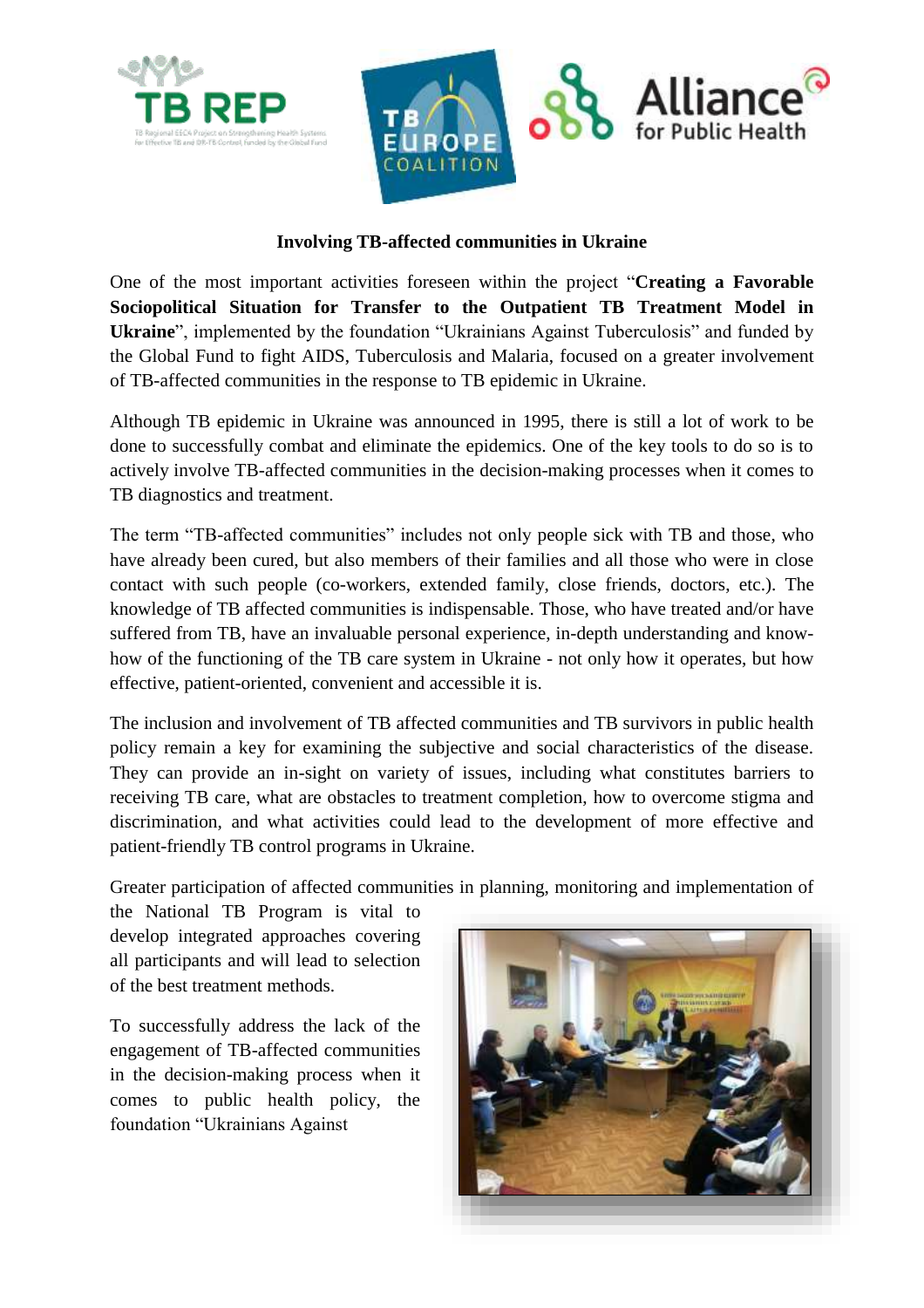



Tuberculosis" held a workshop on Outpatient TB treatment model for activists from the TB affected community in April this year, in Kyiv. During the workshop all fifteen representatives of the TB-affected communities from various regions of Ukraine decided to found a national network "All-Ukrainian Association of people who recover from tuberculosis".

Later in the year, the members of new founded network took part in various round-tables and coordination meetings such as the round table discussion on



social inclusion and financial support mechanisms for TB survivors and their families to ensure adherence to the TB treatment in the framework of ambulatory care model, which was held in Zhytomyr in June, and the round table discussion on ways to provide TB diagnostics and treatment services to hard-to-reach and vulnerable populations whilst transfer the current hospital-bed based system to ambulatory treatment model, which was held in Kherson in July.

The benefits of such national network can already be seen. Following the roundtable discussions, the members of the All-Ukrainian Association of people, who recover from



tuberculosis developed and published a Handbook for TB Sufferers, where they shared their experience in response to this disease.

Furthermore, the network is exploring ways how to fight TB, when working with hard-to-reach communities, and how to work closer with public activists, who initiate social mobilization campaigns and can win trust of communities and vulnerable populations in Ukraine.